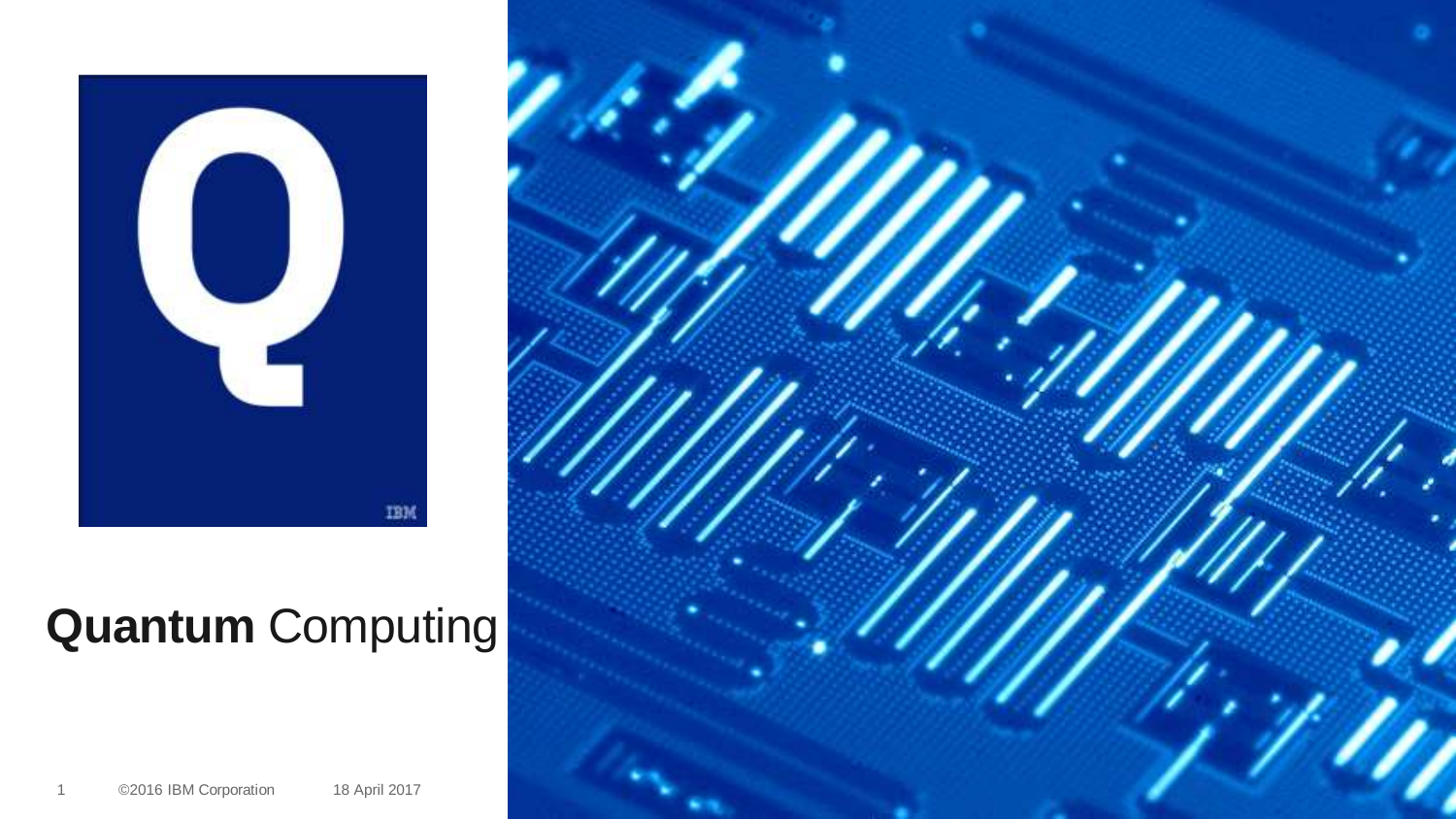

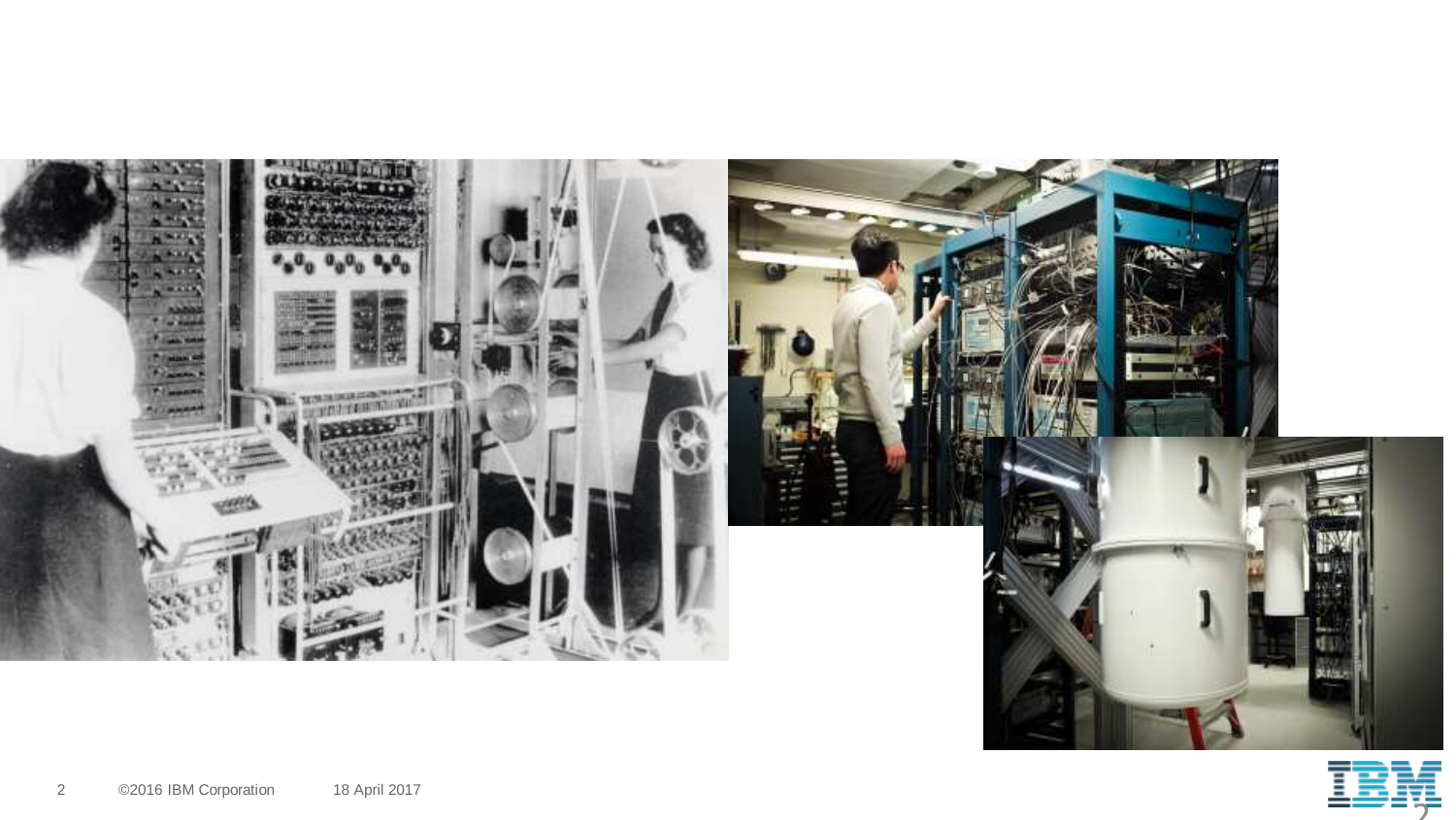

Quantum Computer

N qubits<br> $2^N$  paths

N bit output 010101...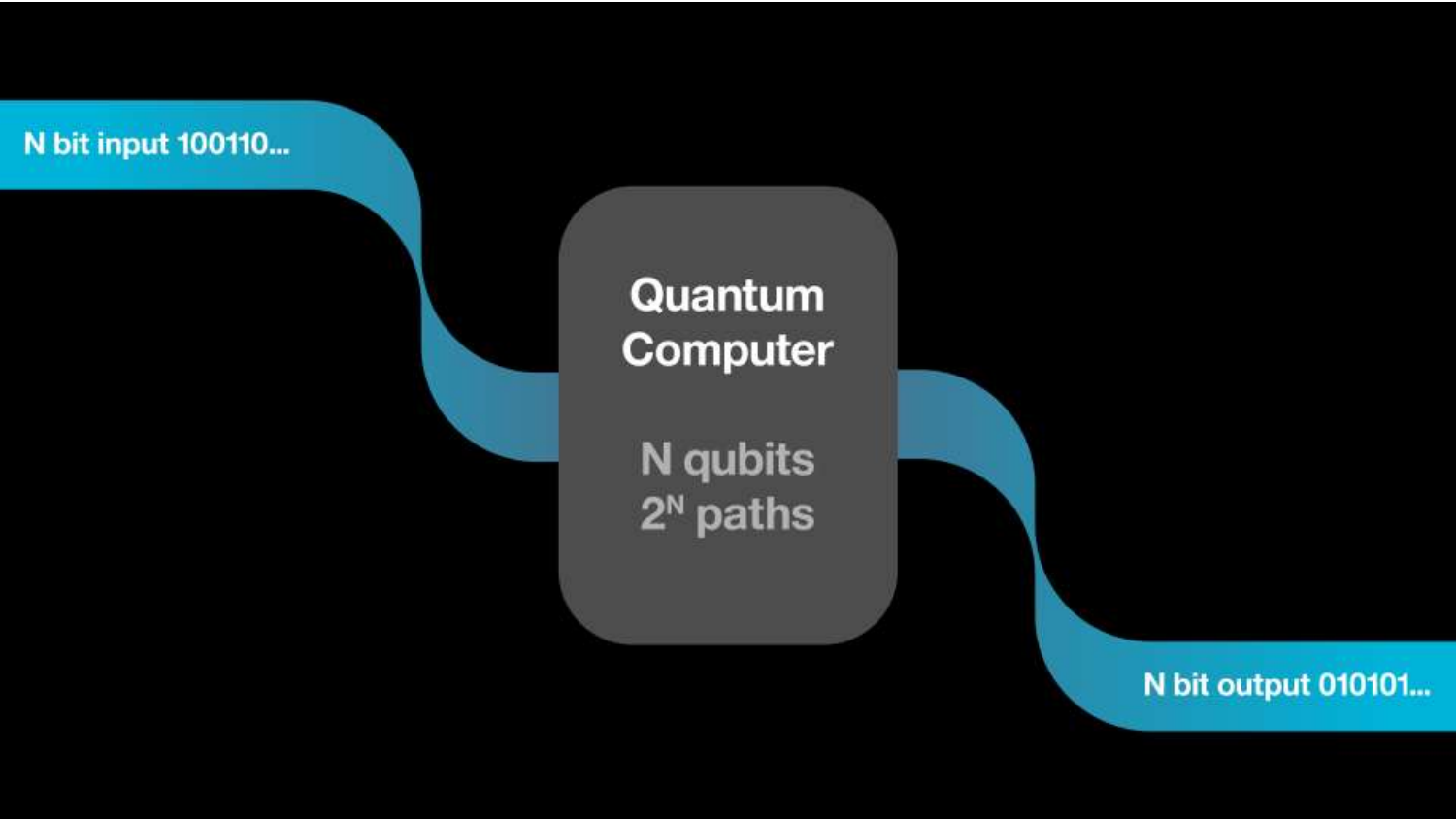## Types of universal quantum computers

### Universal fault-tolerant quantum computer

The holy grail of quantum information science. Allows one to run useful quantum algorithms which achieve exponential speed ups over their classical counterparts. However the over head of quantum error correction estimates 1M-5M qubits

### Approximate quantum computer

A quantum device which does not need fault tolerance, with the goal of demonstrating a useful application by interacting with a classical computing system, e.g. quantum chemistry, optimization. Estimate 1K-5K qubits

#### Quantum Advantage

Quantum advantage is an idea that before any useful quantum computer is built it may be possible to demonstrate a special purpose quantum device or application whose output cannot be simulated as fast using existing classical computers. Estimate 50-100 qubits

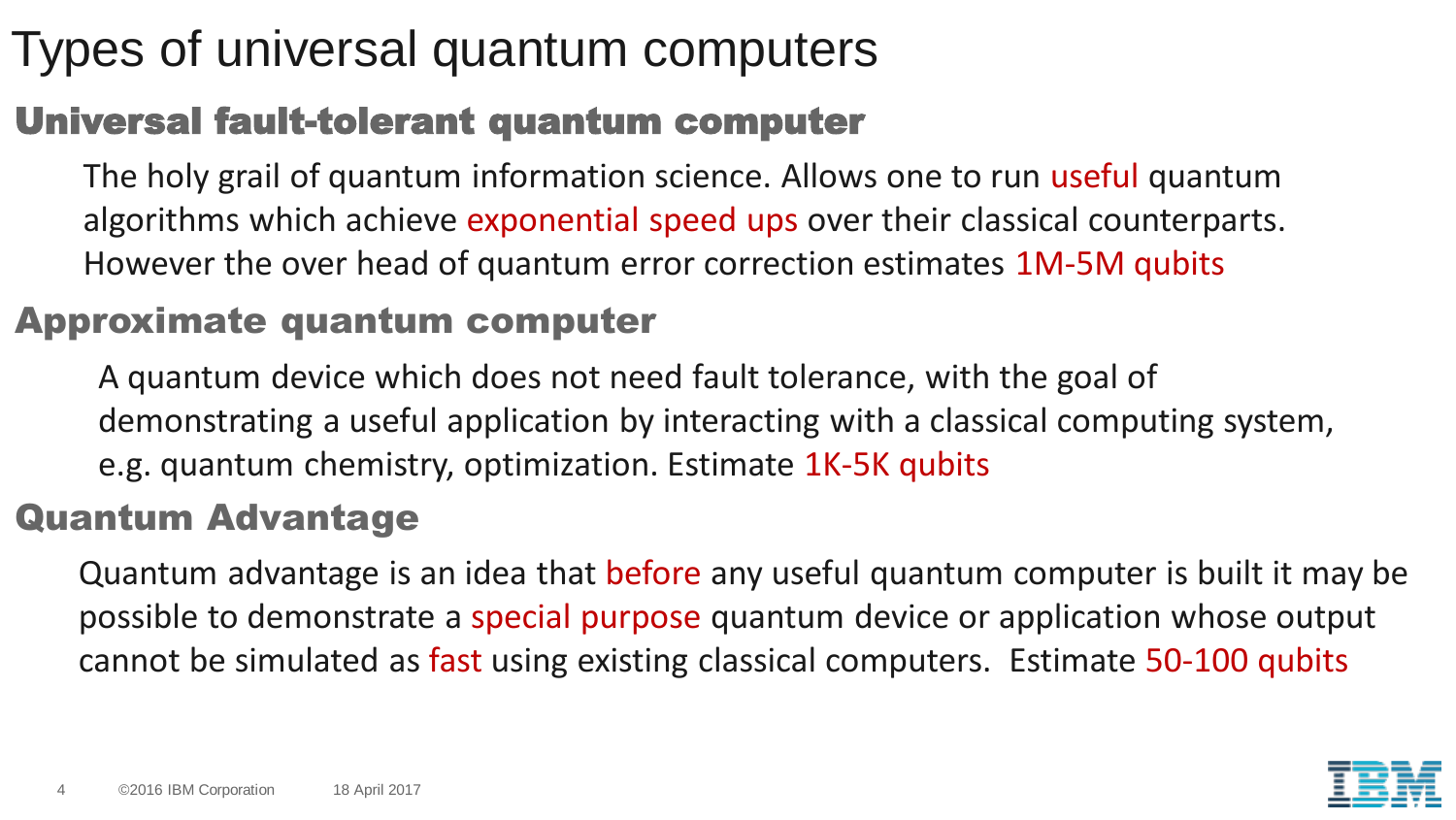## IBM Quantum Experience



#### Since launch

- $\sim$  >45,000 users
- >300,000 unique quantum circuits
- 15+ scientific publications
- 10+ professors committing to using IBM Quantum Experience for quantum course education

#### www.research.ibm.com/quantum